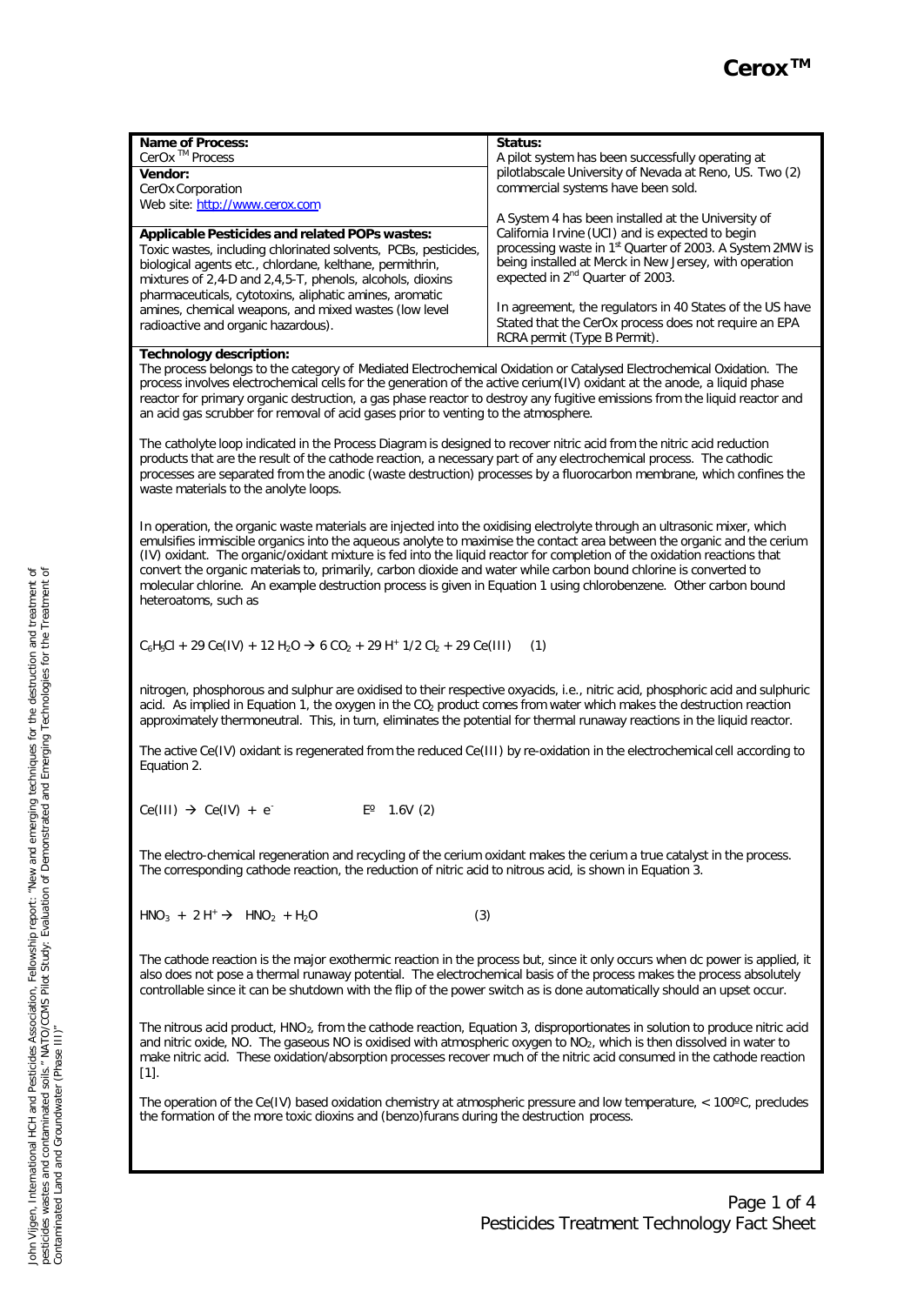

# **Performance:**

# **Treatment efficiency**:

The process has been applied at pilot lab scale, using a System 4, at the University of Nevada at Reno. The non-thermal process, using an electrochemically generated metal ion oxidant, was used to destroy chlordane, kelthane, permithrin and a mixture of 2,4-D and 2,4,5-T with their dioxin impurities (Tables 1 and 2). The process data showed destruction efficiencies >99.995% for the chlorinated materials and >99.9% for some remaining non-chlorinated ("inert") components of the commercial product mixtures. CerOx Corporation has been operating for 2 years.

| Table 1: Chlorocarbon Test Materials Used in the University of Nevada Reno Study [1] |  |
|--------------------------------------------------------------------------------------|--|
|                                                                                      |  |

| Material               | Formula               | Manufacturer     | % Active Ingredients | % Water in Feed |
|------------------------|-----------------------|------------------|----------------------|-----------------|
|                        |                       |                  |                      |                 |
| Kelthane               | $C14H9Cl5O$           | Rohm & Haas      | 42%                  | 50%             |
| Permethrin<br>(Ambush) | $C_{21}H_{20}Cl_2O_3$ | ICI              | 50%                  | 50%             |
| Weed-B-Gone            |                       | Chevron Chemical |                      | 50%             |
| $2.4-D$                | $C_8H_6C_9O_3$        |                  | 21.4%                |                 |
| $2.4.5 - T$            | $C_9H_7Cl_3O_3$       |                  | 10.0%                |                 |
| Chlordane              | $C_{10}H_6Cl_8$       | Ortho            | 71%                  | 50%             |

With these values for the upper limit concentrations in the exhaust stream, the destruction levels shown in Table 2 were calculated.

| Table 2: Chlorinated Materials: Mass Flow And Destruction Efficiency [1] |  |
|--------------------------------------------------------------------------|--|
|--------------------------------------------------------------------------|--|

| Material      | Gas Flow | <b>Gas Phase Concentration</b> |        | <b>Feed Rate</b> | Destruction |
|---------------|----------|--------------------------------|--------|------------------|-------------|
|               | l/min    | ppm                            | µg/min | G/min            | %           |
| Chlordane     | 10       |                                | 184    | 3.4              | 99.995      |
| Ambush™       | 14       | 0.1                            | 24     | 1.85             | 99.998      |
| Kelthane™     | 6        |                                | 99     | 4.8              | 99.998      |
| $2,4-D$       | 10       | 0.1                            | 10.0   | 0.6              | 99.998      |
| $2, 4, 5 - T$ | 10       | 0.1                            | 12.1   | 0.3              | 99.996      |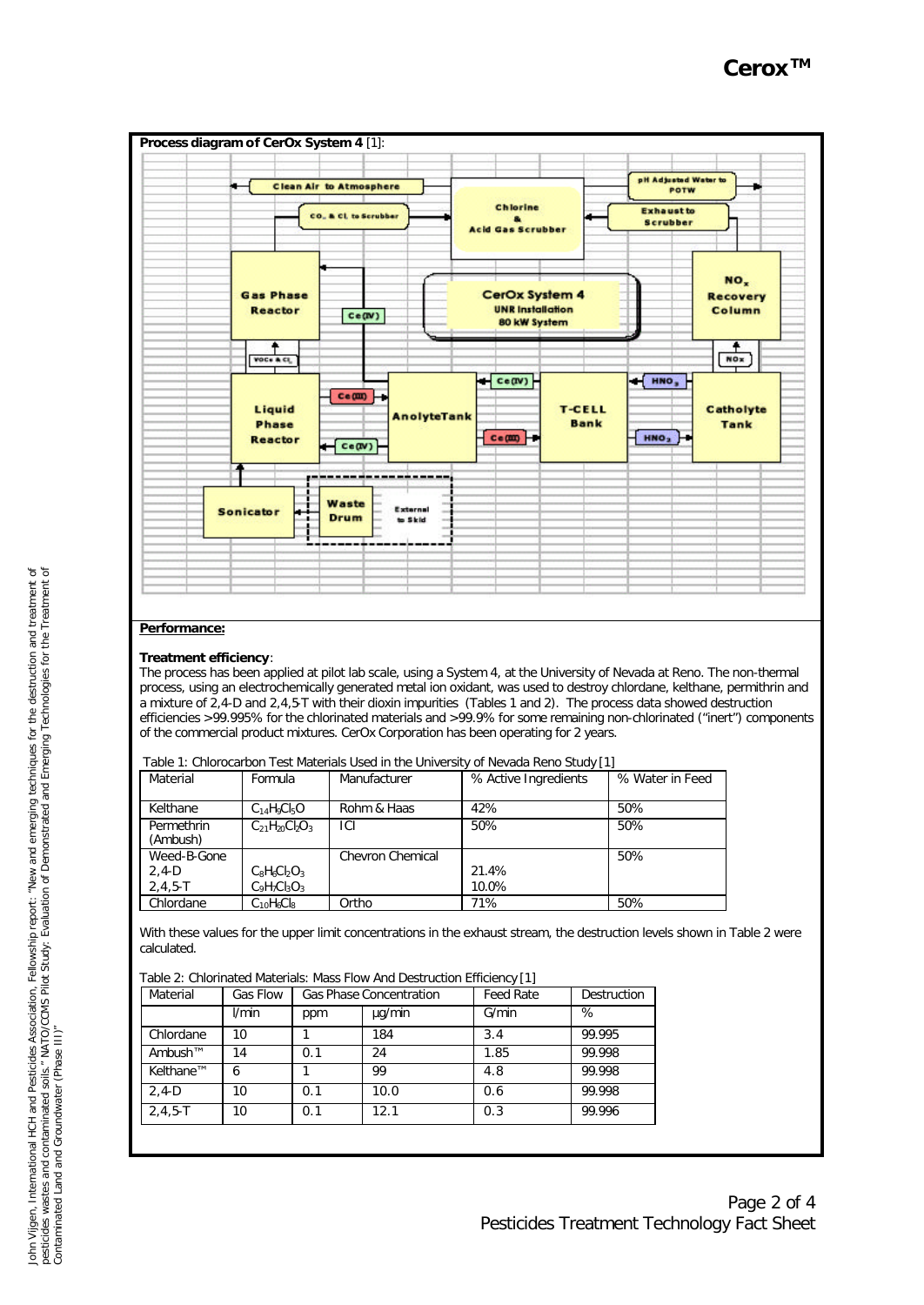Commercial formulations of the pesticide and herbicide materials listed in Tables 1 and 2 were fed as 50% emulsions in water. These mixtures also contained kerosene and suitable surfactants to maintain the emulsions. The presence of these inert ingredients was clearly evident particularly in Figure 5 (see [1]) with the many peaks in the m/z = 50 to 95 range. The peak shapes and their spacing at  $m/z = 14$  is the classic signature for aliphatic hydrocarbons spaced every  $CH<sub>2</sub>$ grouping (Balzers Instruments, Partial Pressure Measurement in Vacuum Technology, BG 800 169 PE (9610)) [1].

In another successful application, Stone & Webster issued their conclusions in December 2001 on the destruction of chemical weapon simulants by the CerOx technology. After successfully destroying the simulated compounds, the U.S. Army is negotiating with the Company to treat additional weapons compounds followed by an on-site treatment study processing actual neutralized chemical weapon compounds such as mustard gas and sarin (used by Tokyo subway terrorists) [5].

For the objective of demonstrating stable operability at maximum continuous throughput, the following conclusions have been made [5]:

- The CerOx System 2 showed stable operation and processed 1.4 and 2.4 kg/hr of HD neutralent simulant and GB neutralent simulant respectively for up to 24 hours.
- The liquid effluent consistently fell below the 25 ppm TOC (Total Organic Carbon) test criteria and generally ranged from 2 to 6 ppm TOC.
- Estimates of overall destruction were based on the most reliable data, namely TOC concentrations on influents and effluents. The results of these calculations showed destruction efficiencies which ranged from 97 to 99%.
- During the validation testing, stack gases were estimated at 71-73 dscfm, scrubber effluent ranged between 0.6 and 1.5 gpm, and generated solids amounted to less than a couple of grams recovered from the anolyte solution.

CerOx has also completed an installation of the first California system at the University of California Irvine (UCI) in September 2002. This system is capable of processing 450 pounds of liquid laboratory wastes per day and will be used as our regulatory entry vehicle into the California marketplace. The system is expected to begin treating waste during 1<sup>st</sup> Quarter of 2003. Upon demonstration of successful treatment results at UCI, other universities throughout the State of California (Stanford, San Francisco, San Diego) will evaluate and implement the CerOx System where economically feasible.

Furthermore, CerOx will ship a system in December 2002 to Merck Pharmaceutical (New Jersey) for the treatment of mixed waste (low level radioactive and organic hazardous waste). The CerOx process is Conditionally Exempt for Mixed Waste Treatment (EPA Final Rule Published May 16, 2001; 66 FR 27218). The CerOx system allows mixed waste generators to convert the waste classification from mixed waste to low level radioactive waste; thereby significantly reducing the waste disposal costs.

### **Throughput:**

The System 4 has a fixed cerium(IV) production capacity and the mass throughput is a function of the electron demand of the waste materials. While nominal capacity of the 80kW system shown in the Figure is approximately 1/2 drum of organic waste, containing 50% water, per day, the actual throughput is a function of the electron demand of the waste materials  $[1]$ .

CerOx Corp.'s first designed and delivered commercial system was the CerOx System 4. This system has 4 electrochemical cellpacks (one full T-CELL) and is capable of destroying almost a drum (55 gal) per day of waste organic chemicals (in 24 hours). The other members of the CerOx Corp. product f amily are Model Sizes. Process requirements in excess of the 200 gal/day are met by multiples of the CerOx System 16 unit (basic large stream module). The product family scales with electrode area (number of cellpacks) typical for an electrochemical process which allows for modularization of the process technology

# **Wastes/Residuals:**

In agreement, the regulators in 40 States (of the US) have stated that the CerOx process does not require an EPA RCRA permit (Type B Permit). The conditions in the process are such that the reaction conditions, e.g., high temperature, needed for the synthesis of dioxins from chlorocarbon feed materials are never attained making the CerOx process a dioxin destroyer, not a dioxin maker [1].

### **Reliability:**

As the system is in the first stages of commercialisation, no reliability data is currently available.

**Limitations:** The system will tolerate regulated quantities of heavy metals, alloys, halogens, sulfur and phosphorous. For these allowable but regulated components, please contact CerOx for a specialized assessment. The system is not recommended with waste streams containing arsenic, cyanide, selenium, tellurium, lead and fluorine (fluorocarbons).

# **Transportability:**

The system is a self-contained, fully automated skid designed for permanent installation. Minimal site installation utility requirements include compressed air, cooling water, drain for water, and electricity (all depending on system size).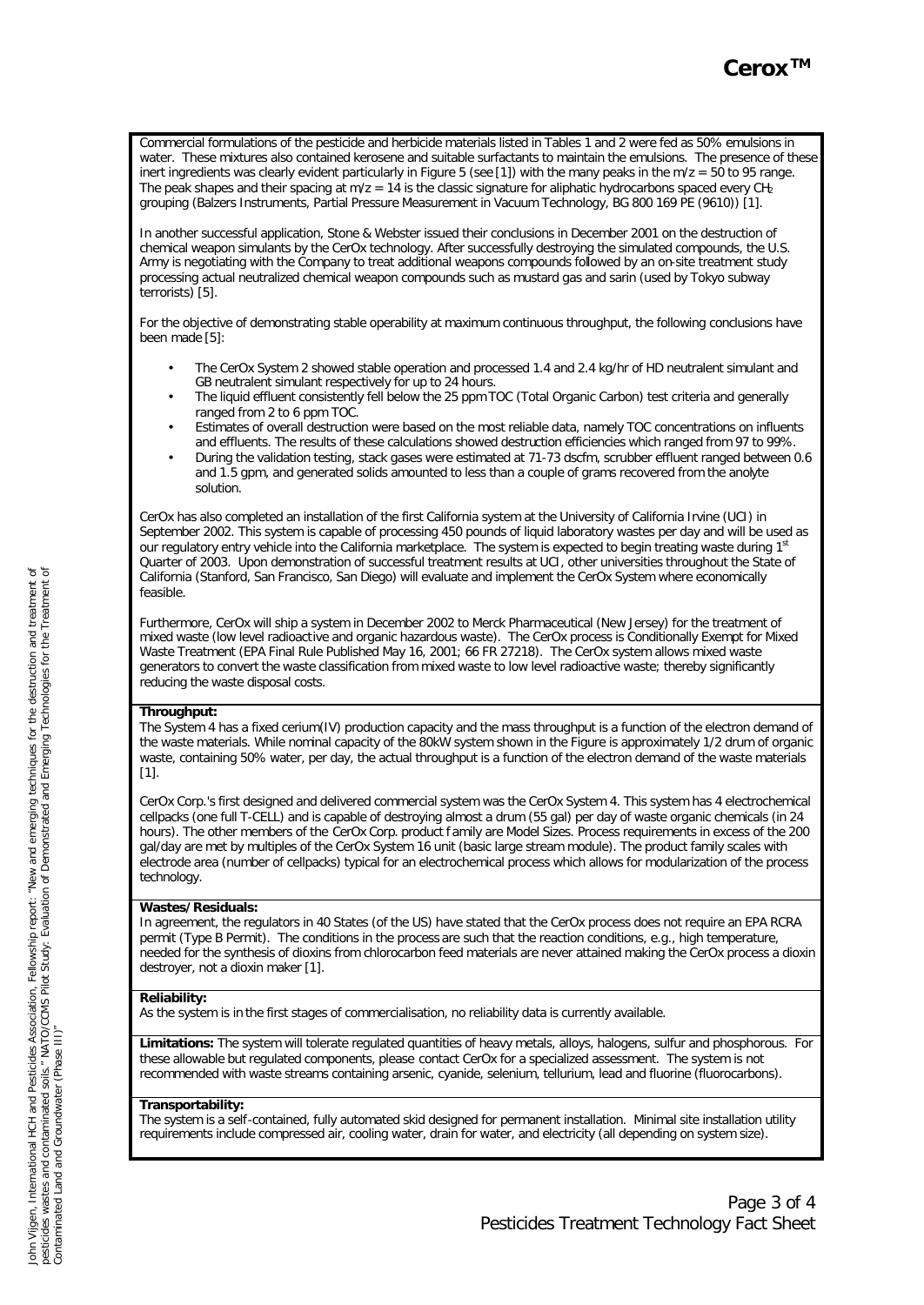#### **Detailed information**:

(see attached Annex for typical System 4)

**Conclusion:** The absence of detectable peaks for the tested chlorinated pesticides and herbicides allows for the establishment of minimum destruction efficiencies on the order of 99.995% for these materials with the CerOx Process. The operation of the Ce(IV) based oxidation chemistry at atmospheric pressure and low temperature,  $< 100^{\circ}$ C, precludes the formation of the more toxic dioxins and (benzo)furans during the destruction process [1].

The Cerox technology is a promising, dioxin free technology for the destruction of pesticides, however with the information available on the treatment of pesticides or other related hazardous wastes, still working at a small scale, which means that one has to reckon with a considerable period of upscaling until full scale application. More independent assessments (one assessment has been made available) are needed to evaluate this technology in the future. It must be mentioned that CerOx has indicated that 2 commercial systems have been sold.

#### **Full Scale Treatment examples:**

#### **Vendor Contact details:**

CerOx Corporation Norvell Nelson 2602 Airpark Drive Santa Maria CA 93455 Phone 805-925-9355 Fax 805-925-8218 Email: njnelson@cerox.com

#### **Patents:**

CerOx Corp. has a worldwide, exclusive license for this proprietary (US Patent 5,707,508) technology which includes the cerium process chemistry and specialized equipment for its practice.

CerOx Process is licensed from the Pacific Northwest National Laboratory (PNNL).

(The CerOx Corps.' patent, covering the design and operation of this cellpack, has the number US Patent 5,756,874.) This is the proprietary electrochemical T-CELL designed and patented (US Patent 5,756,874) by CerOx Corp.

*\*Note: This NATO/CCMS fellowship report does not certify any particular technology, but tries to summarise the state of the art of the concerned technology on the basis of data deliver by the company or other sources been made available to the author and refers the reader to original documents for further evaluation.*

*\*\* Note: The text for this report is verified by the Technology supplier on 22. November 2002*

#### **References:**

- 1. Destruction of highly chlorinated pesticides and herbicides using the CerOx process, Norvell Nelson,Thomas Neustedter, G. Anthony Steward, Wendel Pells, Steve Oberg, Juan Varela, 6th International HCH & Pesticides Forum Book, 20-22 March 2001, Poznan, Poland, November 2001
- 2. Dioxin Test Run on August 29, Memorandum CerOx, September 18, 2000 (available at http://www.cerox.com)
- 3. PCB Destruction Test Run of August 30, CerOx, September 15, 2000 (available at http://www.cerox.com)
- 4. The CerOx Process: New Technology for Organic Hazardous Waste Destruction, Norvell Nelson, Thomas Neustedter, G. Anthony Steward & Wendell Pells, Steve Oberg and Juan Varela, Presented at the Spring 2000 American Chemical Society Meeting in San Francisco at the Symposium on Emerging Technologies: Waste Management in the 21st Century
- 5. Stone & Webster, Evaluation of the Limited Engineering Scale Testing of the CEROX ™ Process To Treat NSCMP Neutralents, Prepared for: United States Army Non-Stockpile Chemical Materiel Program Manager Chemical Demilitarization Project, Report No. R37-V-04, Revision 2, December, 2001